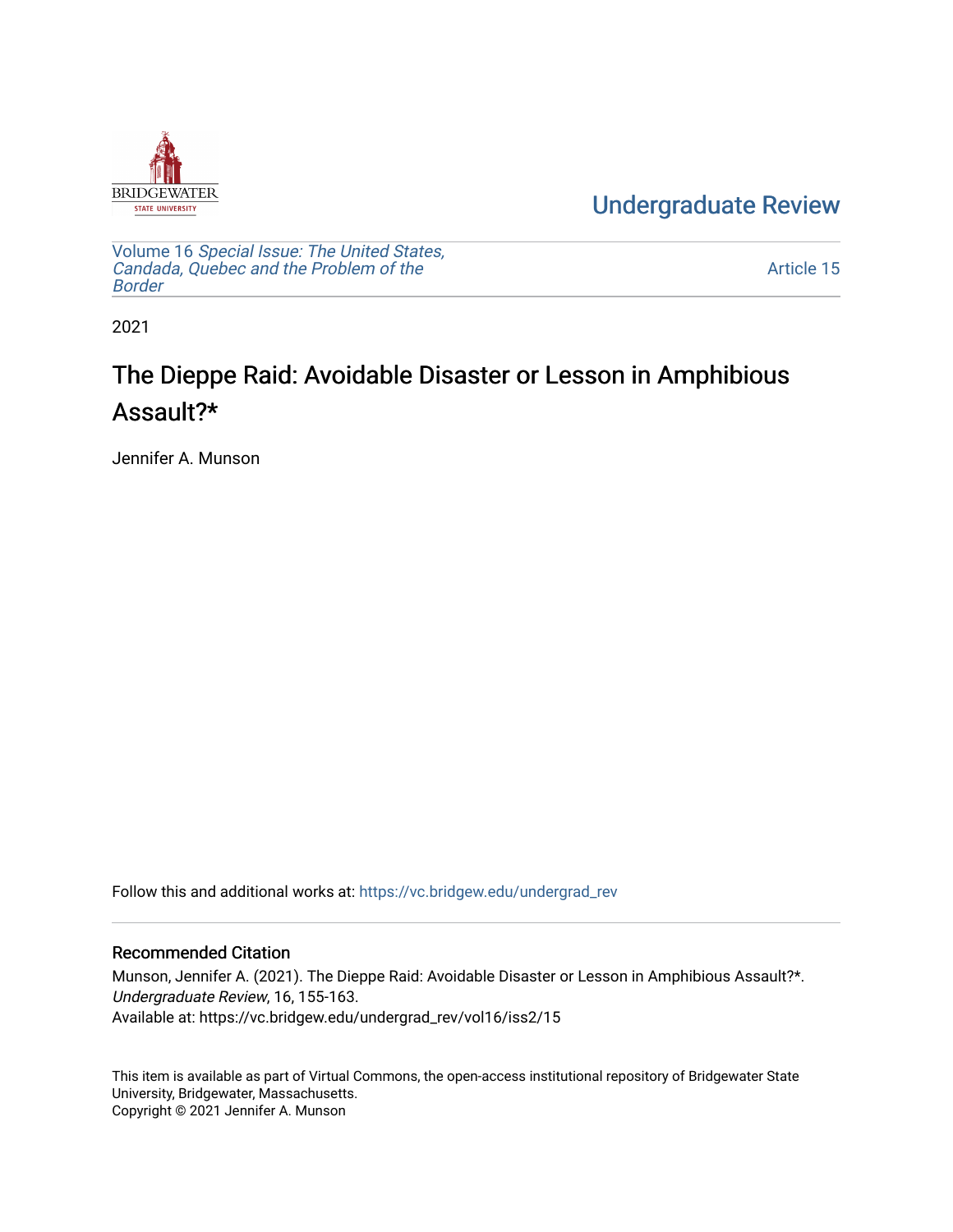# The Dieppe Raid: Avoidable Disaster or Lesson in Amphibious Assault?\*

JENNIFER A. MUNSON, UNIVERSITY OF MAINE, ORONO, ME, USA. jennifer.munson@maine.edu

**Abstract**: During World War II, the Allied forces mounted an amphibious assault on the occupied French coastal town of Dieppe. Since its execution, the raid on Dieppe has become a very controversial topic. The operation had an abundance of flaws that caused many casualties. This article analyzes both issues and who, if any one should have been held responsible.

**Keywords**: World War II, Canadian military, amphibious assault, Operation Jubilee, Dieppe

On August 19, 1942, Allied forces consisting of mostly Canadian troops mounted a fullscale assault on a small port in Dieppe, France. Prior to this assault, Allied forces had been forced to withdraw from the western front at Dunkirk in June 1940, which left the eastern front in the Soviet Union's territory as the only active front against Germany. By 1941, German forces were within striking distance of Moscow.<sup>1</sup> This raised many concerns that the Soviet Union might fall to Hitler's forces. Joseph Stalin, the leader of the Soviet Union, urged Great Britain to reopen the western front to draw some of the German forces out of Russia and give his soldiers some relief. This desperate need for assistance led the British military to devise a plan to reclaim territory in France.

The plan was premature and had many flaws including late tanks, limited air support, misplaced landing crews and the loss of the element of surprise, which doomed the Canadian forces. In total, 907 Canadian soldiers were killed, 2,460 were wounded, and 1,946 were taken prisoner.2 The losses were tremendous. There is a mountain of questions still left unanswered today. What was the original plan? How was this plan approved? Was it approved through official military channels? What issues needed to be addressed prior to a successful raid? How did the military react to this disaster? Was anyone at fault? Who should have been held accountable?

It was determined by the Combined Operations Headquarters, commanded by British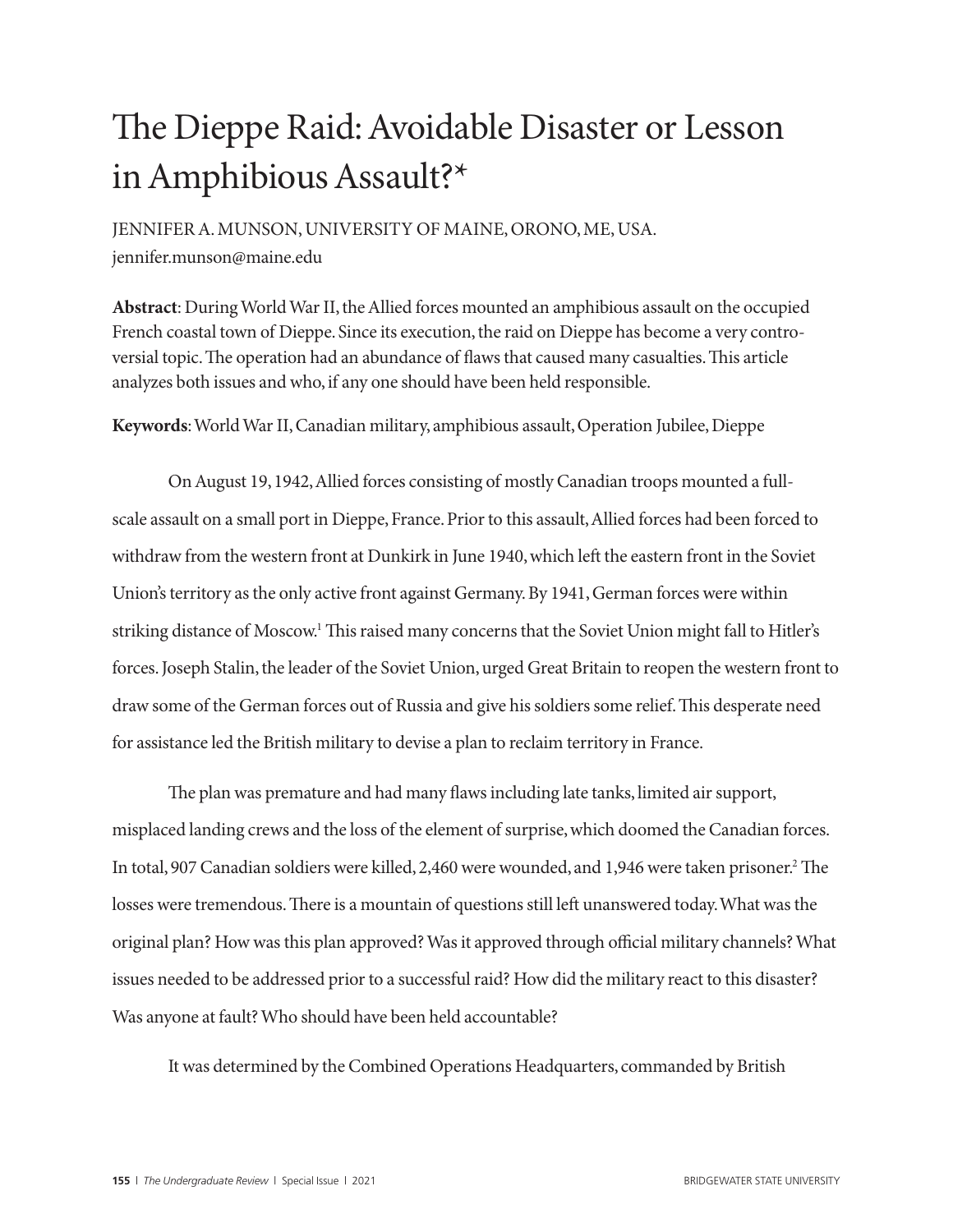Admiral Lord Louis Mountbatten, that a temporary assault on a seaport would display the Allied powers' ability to mount a full-scale attack by landing craft from the English Channel.<sup>3</sup> According to Bernie Anderson, a Canadian soldier who played a role in the Dieppe Raid, "The idea was for a short, sharp assault on the small French port of Dieppe to encourage the struggling Soviet Union, to boost morale on the home front, and to provide the bored, obstreperous Canadians a taste of action."4 Up until this point, the Canadian forces had been stationed in Great Britain along the English Channel to protect against a German raid that would never happen.5 With no action yet for the Canadians, the home front was beginning to get anxious. The initial plan was simple. Historian Bill Twatio comments that "The Allied forces would seize and hold the town until sunset, destroy the defences, take prisoners and be safely home on the evening tide."6 This did not work out the way they had planned it.

The plan started out as Operation Rutter. The operation was cancelled abruptly after months of planning and special training for the Canadians, when the 250 Canadian ships, ready to attack Dieppe the next day, were discovered by German bombers. This ruined all hopes of maintaining the element of surprise and contributed to the cancellation of Operation Rutter.<sup>7</sup> The final decision to cancel was also due to poor weather conditions on the day of the raid.<sup>8</sup> Historian Norman S. Leach notes that, "While many in the Allied headquarters wanted to permanently cancel the raid, the new Chief of Combined Operations—Louis Mountbatten—did not."9 The plan was practically unchanged and renamed Operation Jubilee.

During Operation Rutter, while soldiers were in their ships preparing for the assault, they were told that Dieppe was the target. When the plan was cancelled and renamed, the target was not changed. N.M. Christie notes that this was a massive security risk: "Normally when an operation is remounted its destination was changed for security reasons."<sup>10</sup> With the risk of German spies knowing the location, it is unclear why it was not changed. If this information had been leaked to the Germans it would explain the large number of defensive obstacles placed at Dieppe, including concrete barriers along paths and multiple anti-tank guns. Were these added before Operation Rutter was planned, or after its location got out? The *Canadian Encyclopedia* makes it clear that there was a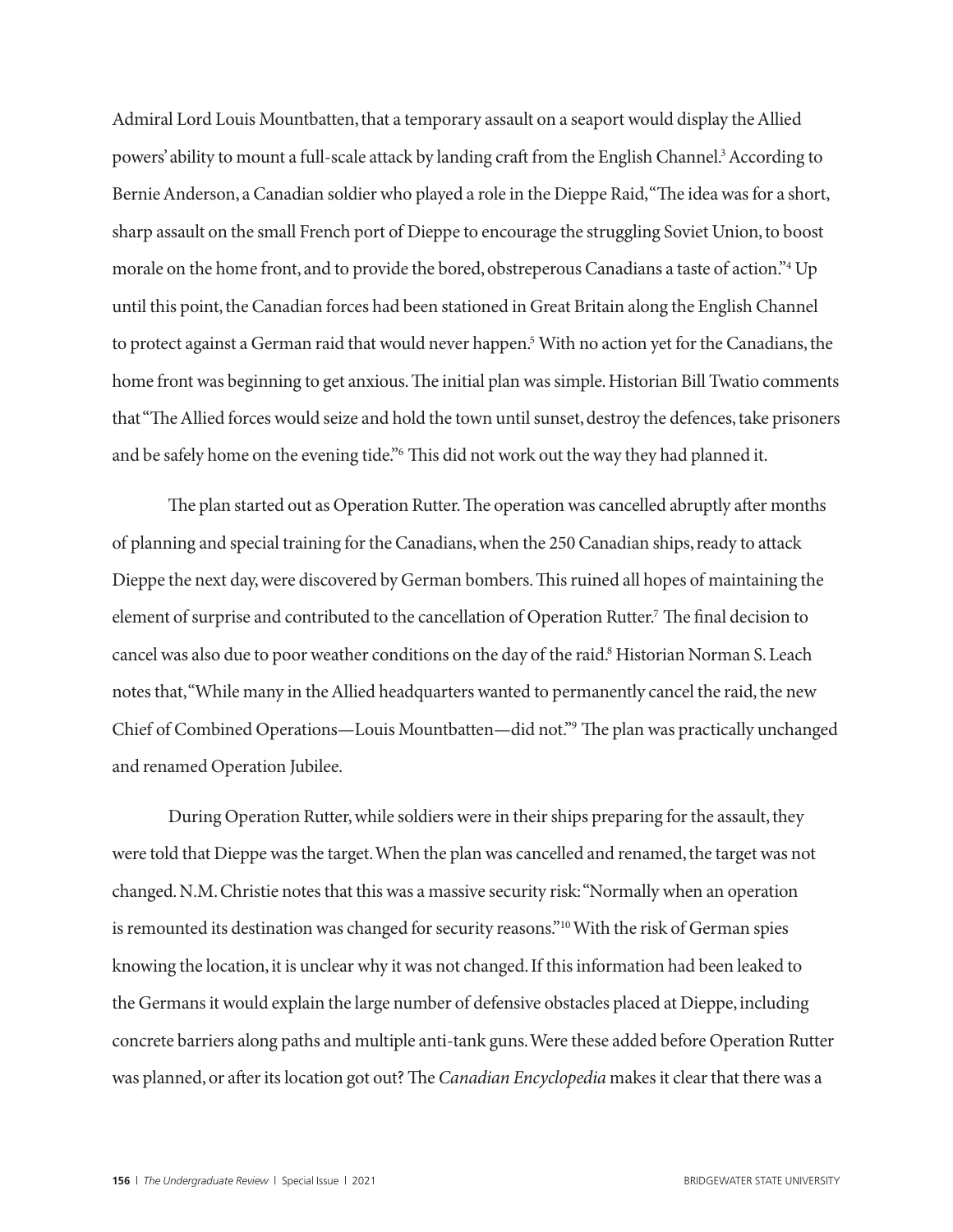"need for better intelligence on beach conditions and German defences."<sup>11</sup> Dieppe was not thought to be as fortified as it was. Could old intelligence before the location was leaked have changed this?

A total of 4,963 Canadians, 1,005 British commandos, and 50 U.S Rangers participated in Operation Jubilee.<sup>12</sup> However, Alex Herd notes that "Allied commanders knew the raid was risky."<sup>13</sup> There was a major push by Canadian Officers to involve the restless Canadian troops who had not yet seen any action after three years at war. Canadian military historians J.L. Granatstein and Dean Oliver write that "Lieutenant-General Harry Crerar heard rumors that Mountbatten was planning a major raid, he demanded that the British Chiefs of Staff select Canadians for the task; it would be good for morale, he judged."14 Historians also speculate that the troops were not properly prepared and lacked combat experience, which contributed to the failure of the operation. While they did lack the experience, they trained intensely in land and sea tactics for months before the raid. The Canadian government later insisted that the troops were "well trained and more prepared than ever."15 The Combined Operation leaders who formulated the plan should be the ones labelled not properly prepared instead.

The plan was riddled with flaws from the start. Along with the massive security risk, the entire plan was based on the element of surprise. Not only was this risky, but during the raid, as they were crossing the English Channel, a group of ships were intercepted by a German convoy. The interception alerted the enemy on shore, which delayed the raid. Most of the landing craft reached the beaches late and dropped the troops off in full daylight.16 Even though the element of surprise was essentially lost the raid was not called off. Instead, command thought that additional tank and naval support would compensate for the lack of surprise.

Historian Terry Copp wrote that the Operation "seems to have been devised by men who believe that battles could be won by surprise, speed, and shock effect of landing tanks alongside the infantry."17 This plan could have worked better if the tanks had been more successful on the beaches, but a series of failures led to the ineffective deployment of the armored support. First, the tanks were about 10 minutes late. This poor timing set the entire raid back and left hundreds of men vulnerable.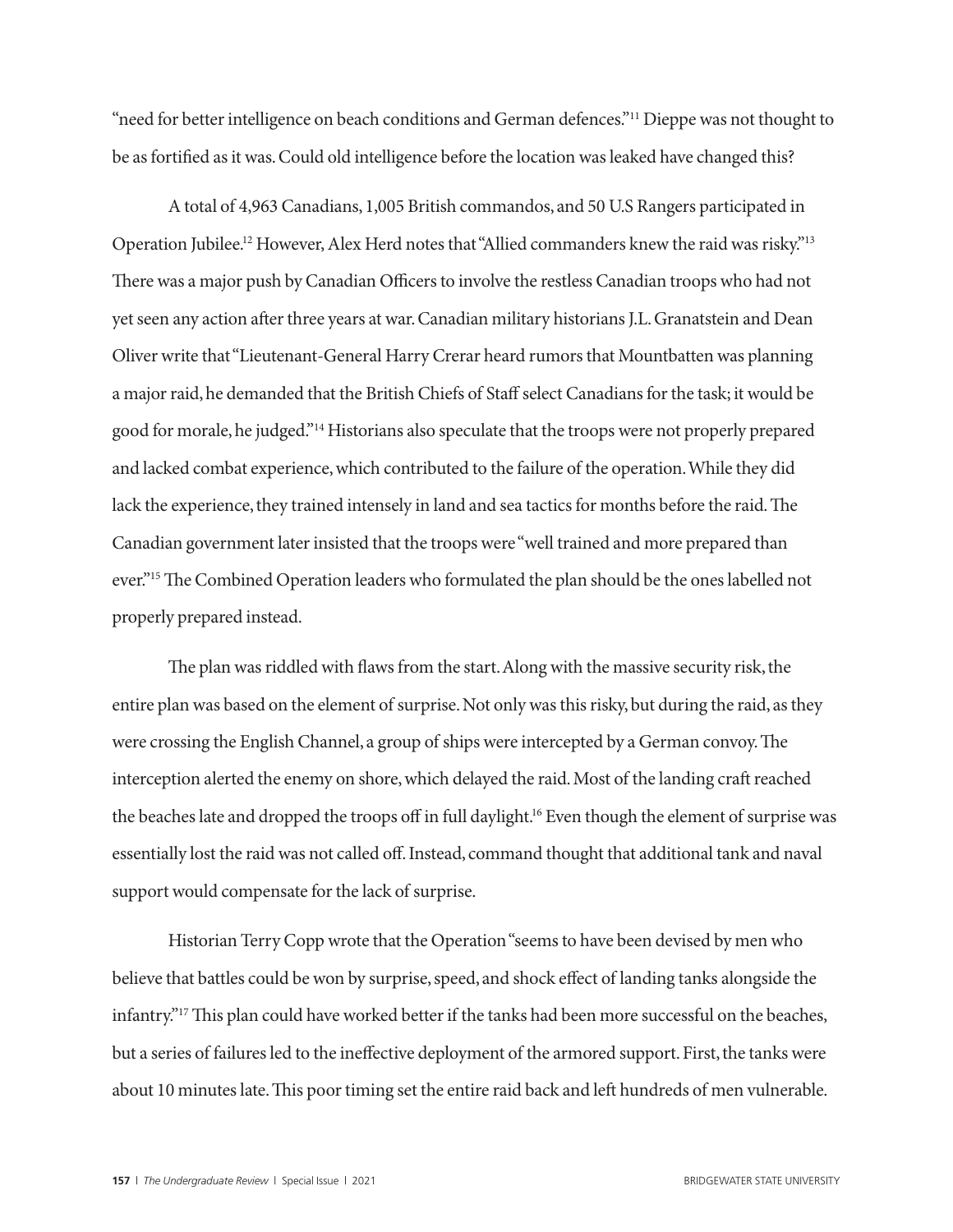Second, according to Norman Leach, "out of the 58 tanks prepared to assist in the raid, only 29 were able to offload at the shore."18 Third, most of the tanks used during the raid got stuck on the beach almost immediately. Major Allen Glen, a Canadian soldier who was involved in the raid, remembered, "You couldn't pick worse terrain for a tracked vehicle, you turn the vehicle a little bit, the stones are rolled into the track, and if you get too many going through at once you break your track."19 This was the unfortunate reality for many tank crews. Lastly, even the tanks that made it off the beach were eventually stopped by the blockades set up by the Germans. The tanks were not able to get through and soon became sitting ducks, leading Leach to sadly conclude that, "Unable to escape in time, all of the tank crews were either killed or captured."20 This error could have been avoided if the planners had done their research. With the terrain at Dieppe being so unique, they should have recommended training on similar ground to give a more realistic example of how the tanks would respond in action.

Instead, soldiers trained in England with slightly different terrain. Not only did this affect the tanks, but it also caused issues with the landing craft. Caroline D'Amours notes that "Boats were scattered all along the seafront because of smoke, the heavy fire and the currents."<sup>21</sup> While training for these situations would have been a difficult task, a systematic order with proper timing of approaching ships could have made a huge difference. Despite organization being vital for a raid of this size, it was not practiced.

During the raid, the communication was poor and unreliable. D'Amours further notes, "The faulty communication system between the beaches, the Royal Air Force, ships, and tanks during the operation had resulted in a significant number of losses."22 Calls for more support, retreat, and other commands were hard to come by after landing. A miscommunication between the troops on shore and the British Royal Marines led to reinforcements being sent to shore. "It was believed the tanks were progressing well and the beach was in Canadian hands."23 The moment the reinforcements reached the beach they, however, realized that this report was inaccurate. Instead of landing craft coming to pick up those who were still alive, they dropped more off, only adding to the casualties. Sadly, many soldiers did not make it onto the beach.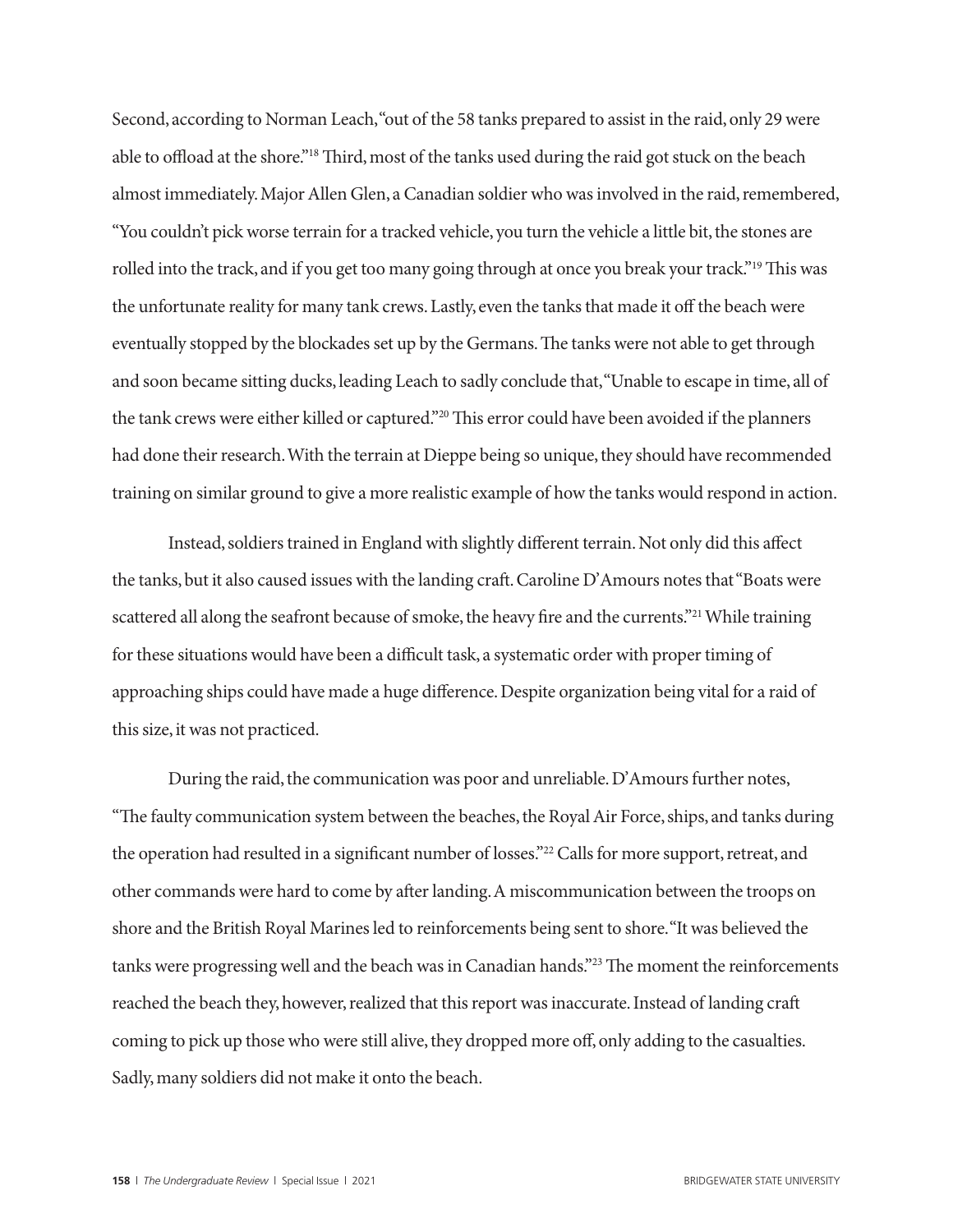After both groups' attempts to flank the enemy failed, those on the main beach were sitting ducks. The initial force was supposed to "capture the Headlands" or cliffs "overlooking the Dieppe Beach" and supply cover for the main assault.<sup>24</sup> With failure on both sides, the main assault did not stand a chance. The right flank was ill fated from the start. After being dropped off to begin their assault soldiers realized they had been dropped at the wrong side of the Scie River. Leach notes: "With no other way to cross the river, the Canadians were forced to enter the town of Pourville to use the only available bridge."25 The Germans foresaw this, and set up machine guns and anti-tank artillery to defend the bridge. The South Saskatchewan Regiment's fate was sealed after they were dropped in the wrong location.

Prior to the raid, there are multiple examples of unrealistic expectations. Many thought that the raid would be simple and that casualties would be low. Even though the planners knew that it was risky, generals and other military leaders were not prepared for what was to come. The night before the raid Major-General J.H. Roberts told the 2nd Canadian Infantry Division, which constituted the main infantry assault force, "Don't worry men, it'll be a piece of cake."26 Whether this was to ease nerves or was a serious statement, it was inappropriate to lower expectations. His troops needed to be as prepared as they could be, including knowing that the plan was risky and that giving full effort was needed in order to succeed.

The final issue to address is the lack of approval. According to historians Brian Villa and Peter Henshaw, after the failure of the raid, Churchill sought answers to "when and how formal authorization for the raid was given."<sup>27</sup> This question remains unanswered and has since raised even more. During a session of the Canadian House of Commons, Tommy Douglas of Weyburn, Saskatchewan addressed confusion over the commanding roles. He stated, "We do not know whether it was carried out under General McNaughton as commander of the Canadian forces overseas, or whether it was under Lord Mountbatten who was in charge of the combined operation."28 It had been months since the raid and the Canadian government still had no knowledge of formal roles, or who had command of the operation. After reviewing authorization requirements, Villa and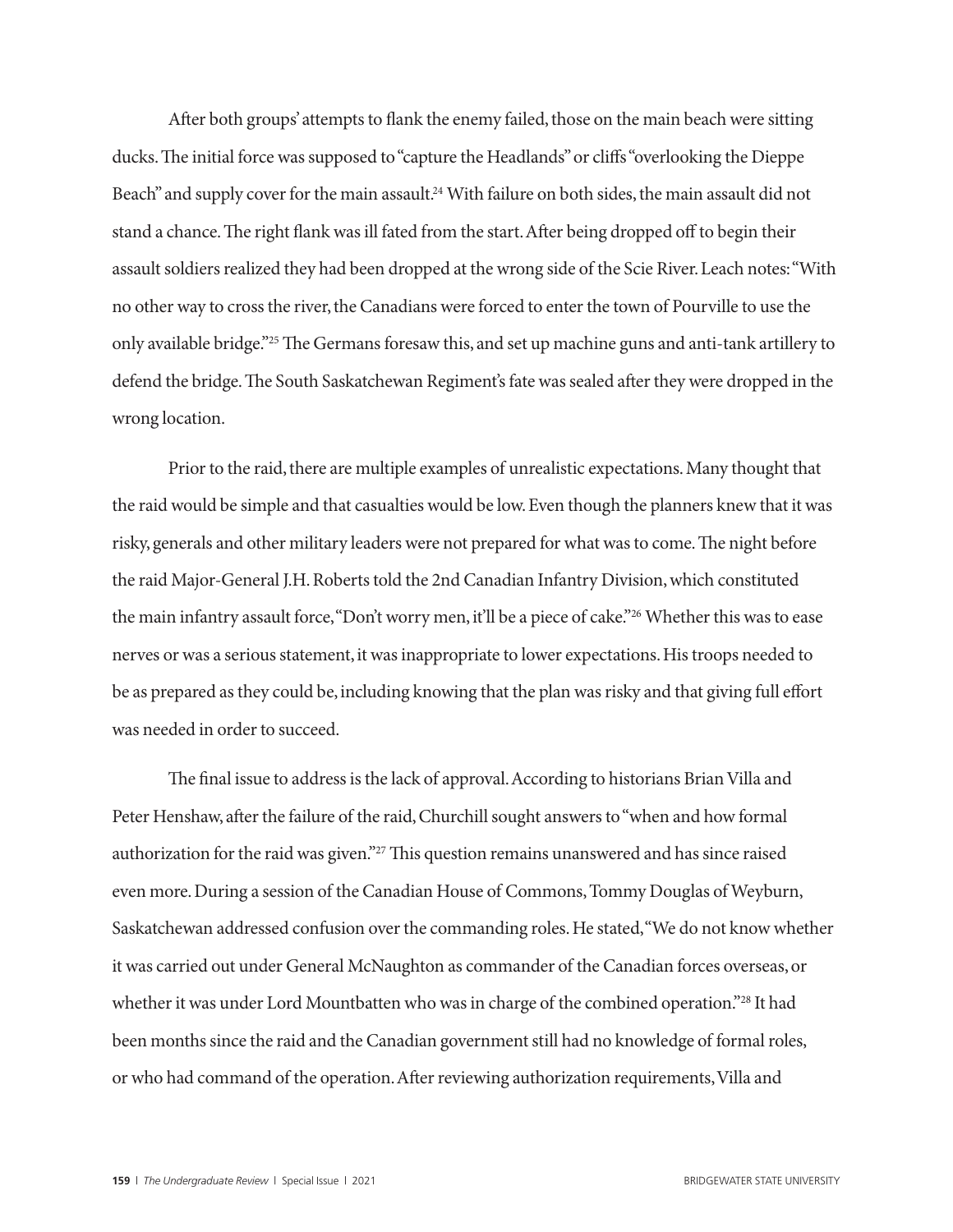Henshaw found that "existing procedures required of Mountbatten were missing from the archives. Mountbatten himself admitted afterwards that he had no authority to proceed after the cancellation of Operation Rutter, except on the basis of a new request."29 Part of the process at the time was to submit a full outline of the plan for review, but as stated by Villa and Henshaw, "It was never done." With a lack of formal approval, the raid was bound to be full of flaws. It can be speculated that combined operations "lost" formal approval paperwork to release them from blame after the raid failed.

Days after the Raid had taken place, the media began claiming it as a heroic victory. Multiple newspapers used headlines like, "Daring Raid,"<sup>30</sup> "Blazing Battle,"<sup>31</sup> and "Allies Smash Nazi Defences."<sup>32</sup> All of these were misleading and prompted a false hope in the war effort at home. In reality, most of the German defenses remained intact and questions had already arisen about the endless list of flaws. While the raid did slightly weaken the German air force and led them to move more forces and aircraft away from the Soviet Union, it still did not make up for the avoidable casualties and issues.

After the Dieppe Raid failed, research began immediately to determine why and who was responsible. To this day, theories and speculations consume many historians who have dug into the vast documentation of first-person accounts, newspapers, government documents, and other research papers. Thousands have been affected by this disaster, and many are still emotional about the outcome. Alan Saunders, a veteran who fought in the Dieppe raid, stated that, "I think it was one of the biggest cock-ups of the Second World War and it never should have happened." Historian Gerald Gilbert summarizes that Saunders and others viewed it as "a costly lesson, and crass stupidity to think that by frontal assault you could take an enemy-held port."33 While many were upset and even angry at those who put Operation Jubilee into action, there were some who did not share those feelings.

Shortly after the war, some researchers became to refer to the Dieppe Raid as the dress rehearsal for the invasion of Normandy beach. Although there was a 67 percent casualty rate at Dieppe, many claimed that multiple valuable lessons were learned.34 Granatstein and Oliver, for example, note that, "Dieppe was a lesson on how not to mount an amphibious assault."35 The Allied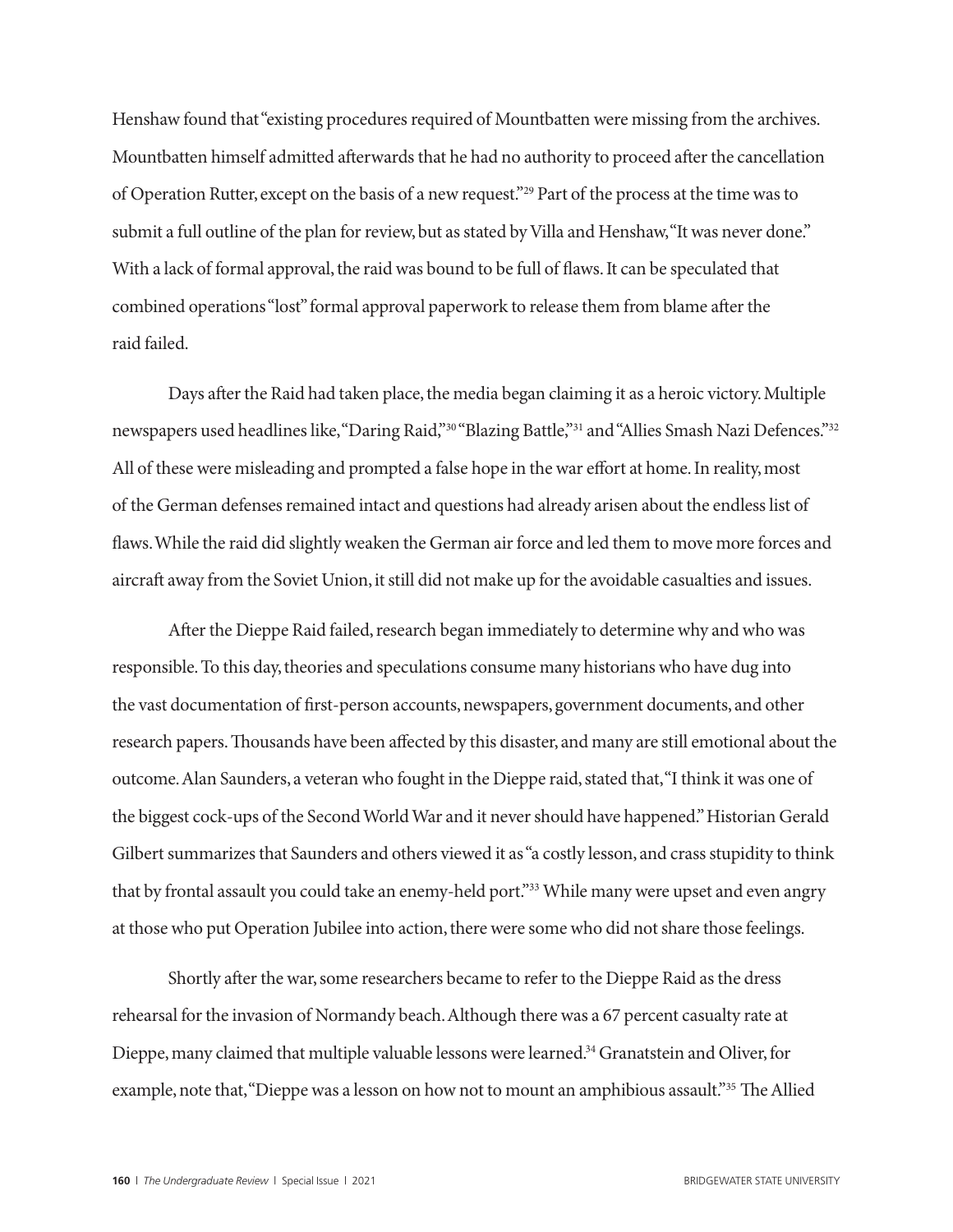forces learned that in order to attack a coastal port, tanks and the element of surprise were not enough. The Germans had heavily fortified the coast of occupied Europe during WWII and expected an invasion on the Western front. The tall cliffs along the coast of France made the German defenses even stronger. Yet, despite these impressive defenses, it was clear that if the Allies had any hopes of reopening the Western front, an attack by sea would eventually be necessary. The Allies had to acquire better intelligence of terrain and military defenses, along with improving proper communication and general planning. How to make use of tanks also came into question. With such difficult terrain, specialized landing craft and tanks would be needed.<sup>36</sup>

After all, Dieppe was only a raid. The entire goal of it was to display power and gain intelligence on performing a synchronized sea/land assault. While the casualties were tremendous, it did allow for vital gains in intelligence and brought the enemy's focus towards the Western front to help relieve the Russians as much as possible. Both sides of the Dieppe raid debate make good points, but the flaws that surround the raid could have been avoided. With proper planning, approval, and intelligence, the casualty rate could have been drastically lower. Yet, instead of calling for early retirement resignations or imposing demotions of those in charge of the raid, the Canadian and British militaries gave out promotions and medals. Was the Dieppe Raid a failure or a success? That is still a hard question to answer.

\* An earlier version of this essay was published in the University of Maine's *Armstrong Undergraduate Journal of History* in 2018.



**Jennifer Munson** is a first-year Master's student studying history at the University of Maine. Her Master's thesis research focuses on the memorialization of the Holocaust on U.S and Canadian soil and the involvement of immigrants in erecting those memorials.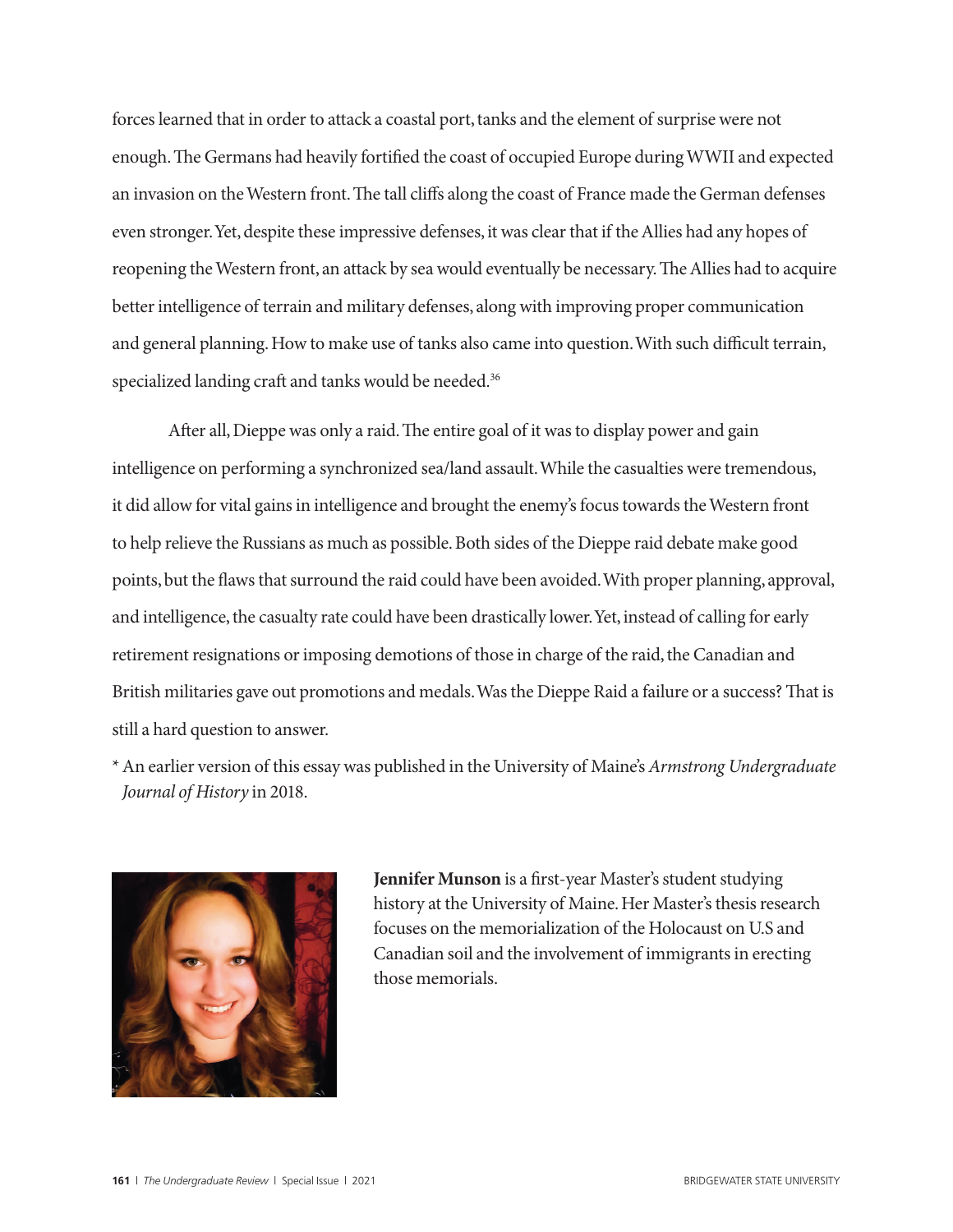#### **Notes**

- <sup>1</sup> Norman S. Leach, *Canadian Battles: Canada's Role in Major World Conflicts* (Edmonton: Folklore Pub., 2009), 142; N. M. Christie, *The Suicide Raid: The Canadians at Dieppe, August 19th, 1942* (Ottawa: CEF Books, 2001), 6.
- <sup>2</sup> Alex Herd, "Dieppe Raid," *The Canadian Encyclopedia*, 5. Accessed April 20, 2018, https://www. thecanadianencyclopedia.ca/en/article/dieppe-raid/.
- <sup>3</sup> J. L. Granatstein and Dean F. Oliver, *The Oxford Companion to Canadian Military History* (Don Mills, ON: Oxford University Press, 2011), 148.
- <sup>4</sup> Bernie Anderson, as quoted in Jack Granatstein, "Nightmare of Death: Everything went wrong in the 1942 raid on Dieppe," *Maclean's* August 19, 2002: 48.
- <sup>5</sup> N. M. Christie, *The Suicide Raid: The Canadians at Dieppe, August 19th, 1942* (Ottawa: CEF Books, 2001), 5.
- <sup>6</sup> Bill Twatio, "The fatal shores of Dieppe: on the 65th anniversary of the landing at Dieppe, one man who took part in that fateful landing tells his story," *Esprit de Corps* (2017): 34.
- <sup>7</sup> Leach, *Canadian Battles*, 144.
- <sup>8</sup> Christie, *The Suicide Raid: The Canadians at Dieppe*, 7.
- Leach, Canadian Battles, 144.
- <sup>10</sup> Christie, *The Suicide Raid: The Canadians at Dieppe*, 7.
- <sup>11</sup> Herd, "Dieppe Raid," *The Canadian Encyclopedia*, 6.
- <sup>12</sup> Christie, *The Suicide Raid: The Canadians at Dieppe*, 8.
- <sup>13</sup> Herd, "Dieppe Raid," *The Canadian Encyclopedia*, 6.
- <sup>14</sup> Granatstein and Oliver, *The Oxford Companion to Canadian Military History*, 148.
- <sup>15</sup> *Dominion of Canada, Official Report of Debates, House of Commons* (Ottawa: Edmond Cloutier, 1943), 2940.
- <sup>16</sup> Bernie Anderson, as quoted in Granatstein, 48.
- <sup>17</sup> "The Dieppe Raid," in Terry Copp, *A Nation at War: 1939-1945 Essays from Legion Magazine* (Stratford, ON: LCMSDS), 35.
- <sup>18</sup> Leach, *Canadian Battles*, 150.
- <sup>19</sup> Allan Glenn as quoted in Christie, *The Suicide Raid*, 22.
- <sup>20</sup> Leach, *Canadian Battles*, 150.
- <sup>21</sup> Caroline D'Amours, "Training for Operation Jubilee," *Canadian Military History* 22, no. 4 (Autumn 2013):19.
- <sup>22</sup> D'Amours, "Training for Operation Jubilee," 19.
- <sup>23</sup> Christie, *The Suicide Raid: The Canadians at Dieppe*, 24.
- <sup>24</sup> Christie, *The Suicide Raid: The Canadians at Dieppe*, 17.
- <sup>25</sup> Leach, *Canadian Battles*, 148.
- <sup>26</sup> Gerard Gilbert, "The Dieppe Raid: The Forgotten D-Day," *The Telegraph*, August 17, 2012. See also Herd, "Dieppe Raid," 1.
- <sup>27</sup> Brian Villa and Peter Henshaw, "The Dieppe Raid," *The Canadian Historical Review* 79, no. 2 (June 1998): 306.
- <sup>28</sup> *Dominion of Canada, Official Report of Debates, House of Commons.* 2790.
- <sup>29</sup> Villa and Henshaw, "The Dieppe Raid," 307.